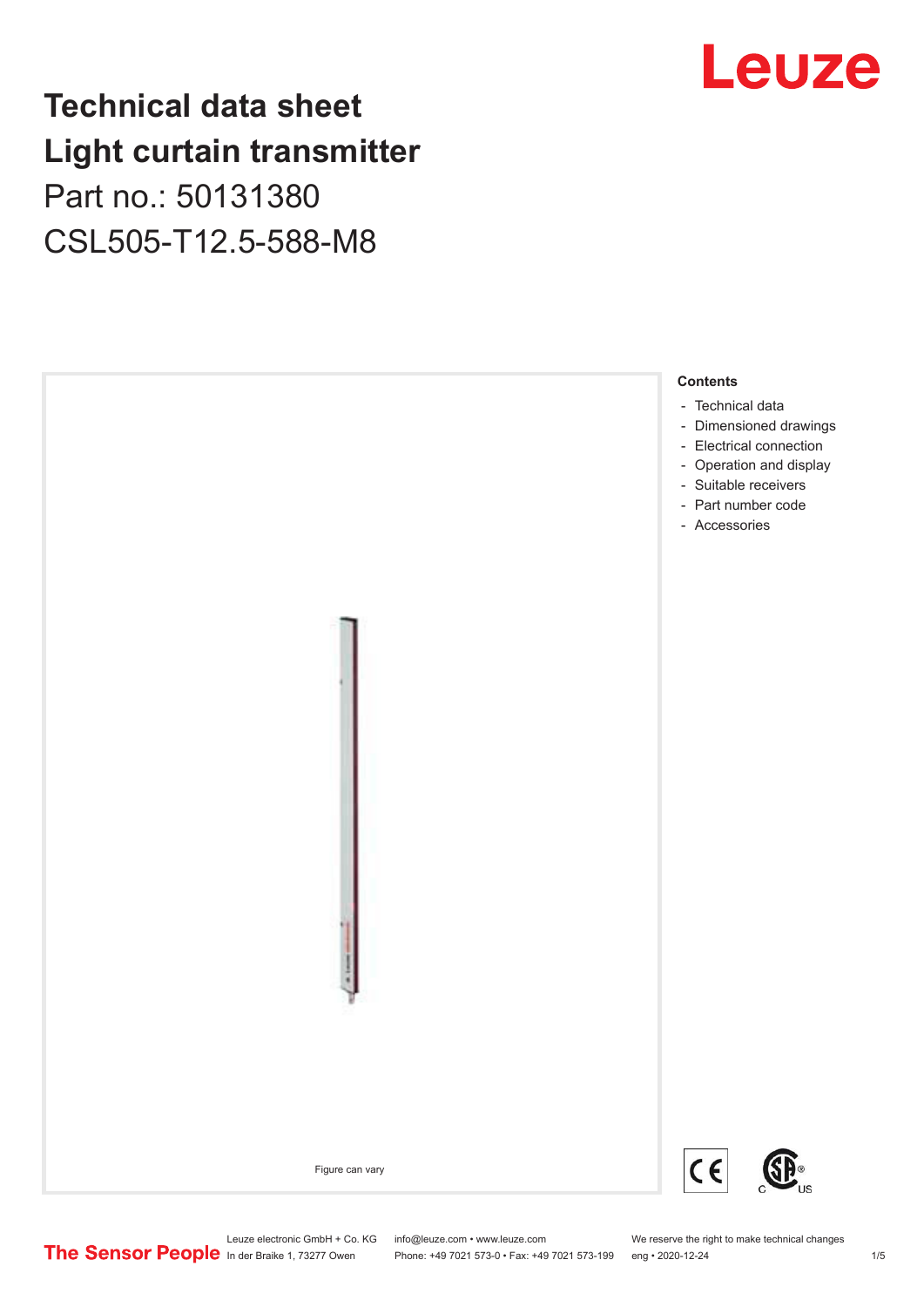# <span id="page-1-0"></span>**Technical data**

# Leuze

| <b>Basic data</b>               |                              |
|---------------------------------|------------------------------|
| <b>Series</b>                   | 505                          |
| <b>Operating principle</b>      | Throughbeam principle        |
| Device type                     | Transmitter                  |
| Application                     | Precise object detection     |
| <b>Special version</b>          |                              |
| <b>Special version</b>          | Crossed-beam scanning        |
|                                 | Diagonal-beam scanning       |
|                                 | Parallel-beam scanning       |
| <b>Optical data</b>             |                              |
| <b>Operating range</b>          | Guaranteed operating range   |
| <b>Operating range</b>          | 0.35m                        |
| <b>Measurement field length</b> | 588 mm                       |
| <b>Number of beams</b>          | 48 Piece(s)                  |
| Beam spacing                    | 12.5 mm                      |
| <b>Light source</b>             | LED, Infrared                |
| <b>LED light wavelength</b>     | 860 nm                       |
| <b>Measurement data</b>         |                              |
|                                 |                              |
| Minimum object diameter         | $15 \text{ mm}$              |
| <b>Electrical data</b>          |                              |
| <b>Protective circuit</b>       | Inductive protection         |
|                                 | Polarity reversal protection |
|                                 | Short circuit protected      |
|                                 |                              |
| Performance data                |                              |
| Supply voltage U <sub>B</sub>   | 18  30 V, DC                 |
| <b>Connection</b>               |                              |
| <b>Number of connections</b>    | 1 Piece(s)                   |
| <b>Connection 1</b>             |                              |
| <b>Function</b>                 | Deactivation input           |
|                                 | Voltage supply               |
| Type of connection              | Connector                    |
| <b>Thread size</b>              | M <sub>8</sub>               |
| Type                            | Male                         |
| <b>Material</b>                 | Metal                        |
| No. of pins                     | 4-pin                        |

| Design                                                                                                                                                                                                                                                                                                              | Cubic                  |  |
|---------------------------------------------------------------------------------------------------------------------------------------------------------------------------------------------------------------------------------------------------------------------------------------------------------------------|------------------------|--|
| Dimension (W x H x L)                                                                                                                                                                                                                                                                                               | 10 mm x 650 mm x 27 mm |  |
| <b>Housing material</b>                                                                                                                                                                                                                                                                                             | Metal                  |  |
| <b>Metal housing</b>                                                                                                                                                                                                                                                                                                | Aluminum               |  |
| Lens cover material                                                                                                                                                                                                                                                                                                 | Plastic                |  |
| <b>Housing color</b>                                                                                                                                                                                                                                                                                                | Silver                 |  |
| Type of fastening                                                                                                                                                                                                                                                                                                   | Through-hole mounting  |  |
| <b>Operation and display</b>                                                                                                                                                                                                                                                                                        |                        |  |
| Type of display                                                                                                                                                                                                                                                                                                     | LED                    |  |
| <b>Number of LEDs</b>                                                                                                                                                                                                                                                                                               | 1 Piece(s)             |  |
| Type of configuration                                                                                                                                                                                                                                                                                               | Software               |  |
|                                                                                                                                                                                                                                                                                                                     | Via pin assignment     |  |
| <b>Environmental data</b>                                                                                                                                                                                                                                                                                           |                        |  |
|                                                                                                                                                                                                                                                                                                                     |                        |  |
|                                                                                                                                                                                                                                                                                                                     | $-3050 °C$             |  |
|                                                                                                                                                                                                                                                                                                                     | $-40$ 65 °C            |  |
|                                                                                                                                                                                                                                                                                                                     |                        |  |
|                                                                                                                                                                                                                                                                                                                     | IP 65                  |  |
|                                                                                                                                                                                                                                                                                                                     | III                    |  |
|                                                                                                                                                                                                                                                                                                                     |                        |  |
|                                                                                                                                                                                                                                                                                                                     | 90314990               |  |
|                                                                                                                                                                                                                                                                                                                     | 27270910               |  |
|                                                                                                                                                                                                                                                                                                                     | 27270910               |  |
|                                                                                                                                                                                                                                                                                                                     | 27270910               |  |
|                                                                                                                                                                                                                                                                                                                     | 27270910               |  |
|                                                                                                                                                                                                                                                                                                                     | 27270910               |  |
|                                                                                                                                                                                                                                                                                                                     | EC002549               |  |
| Ambient temperature, operation<br>Ambient temperature, storage<br><b>Certifications</b><br>Degree of protection<br><b>Protection class</b><br><b>Classification</b><br><b>Customs tariff number</b><br>eCl@ss 5.1.4<br>eCl@ss 8.0<br>eCl@ss 9.0<br>eCl@ss 10.0<br>eCl@ss 11.0<br><b>ETIM 5.0</b><br><b>ETIM 6.0</b> | EC002549               |  |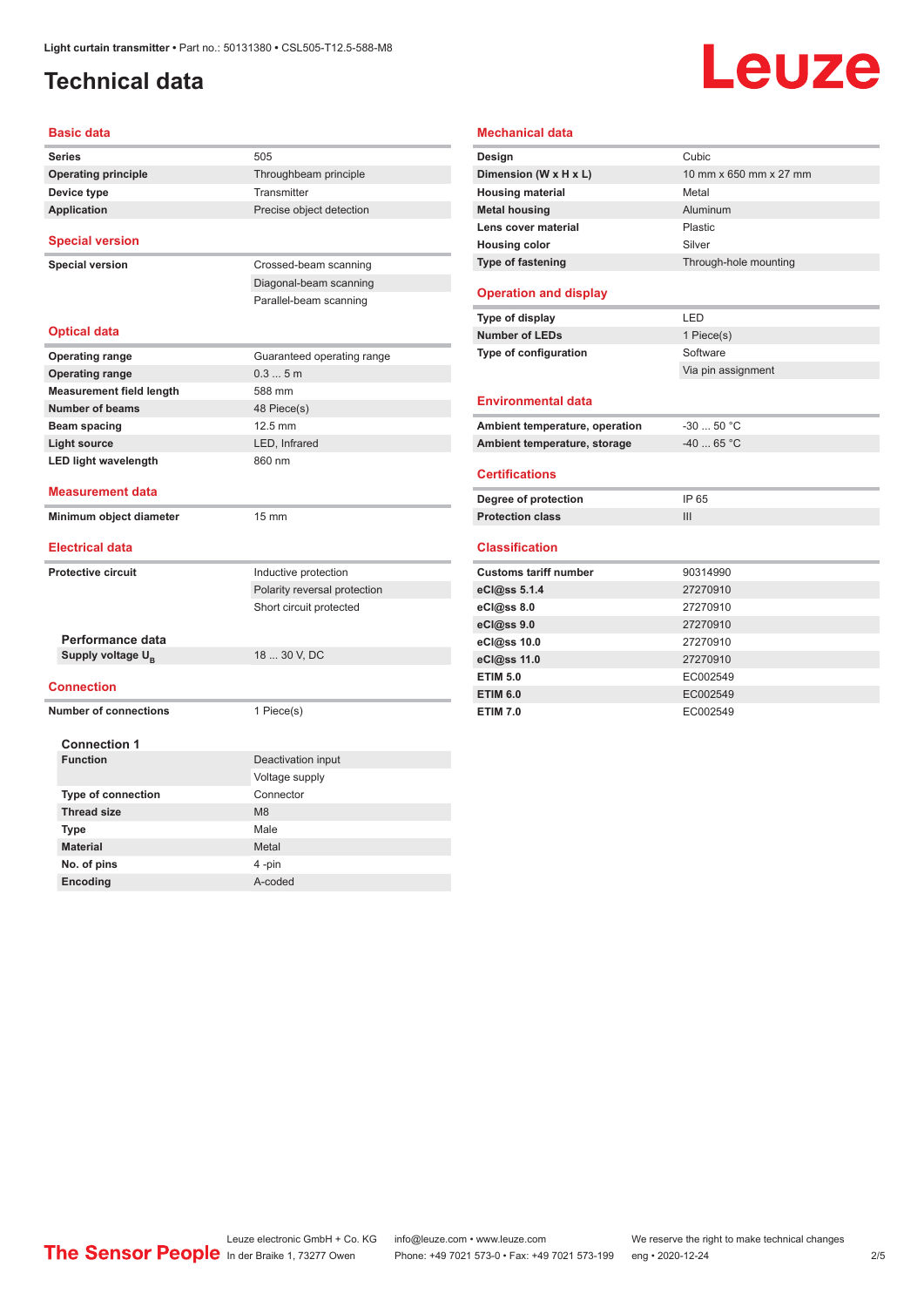## <span id="page-2-0"></span>**Dimensioned drawings**

Leuze

All dimensions in millimeters



Observe the exact dimensions in the chapter "Technical data, dimensioned drawings" in the operating instructions.

# **Electrical connection**

**Connection 1**

| <b>Function</b>    | Deactivation input<br>Voltage supply |
|--------------------|--------------------------------------|
| Type of connection | Connector                            |
| <b>Thread size</b> | M <sub>8</sub>                       |
| <b>Type</b>        | Male                                 |
| <b>Material</b>    | Metal                                |
| No. of pins        | 4-pin                                |
| Encoding           | A-coded                              |

#### **Pin Pin assignment**

| $\overline{2}$ | n.c.       |
|----------------|------------|
| <b>n</b>       | <b>GND</b> |
| 4              | IN.        |



## **Operation and display**

| LED | --<br>Nienlaw<br>Pispiay | Moanin<br> |
|-----|--------------------------|------------|
| -1  | Off                      | Off        |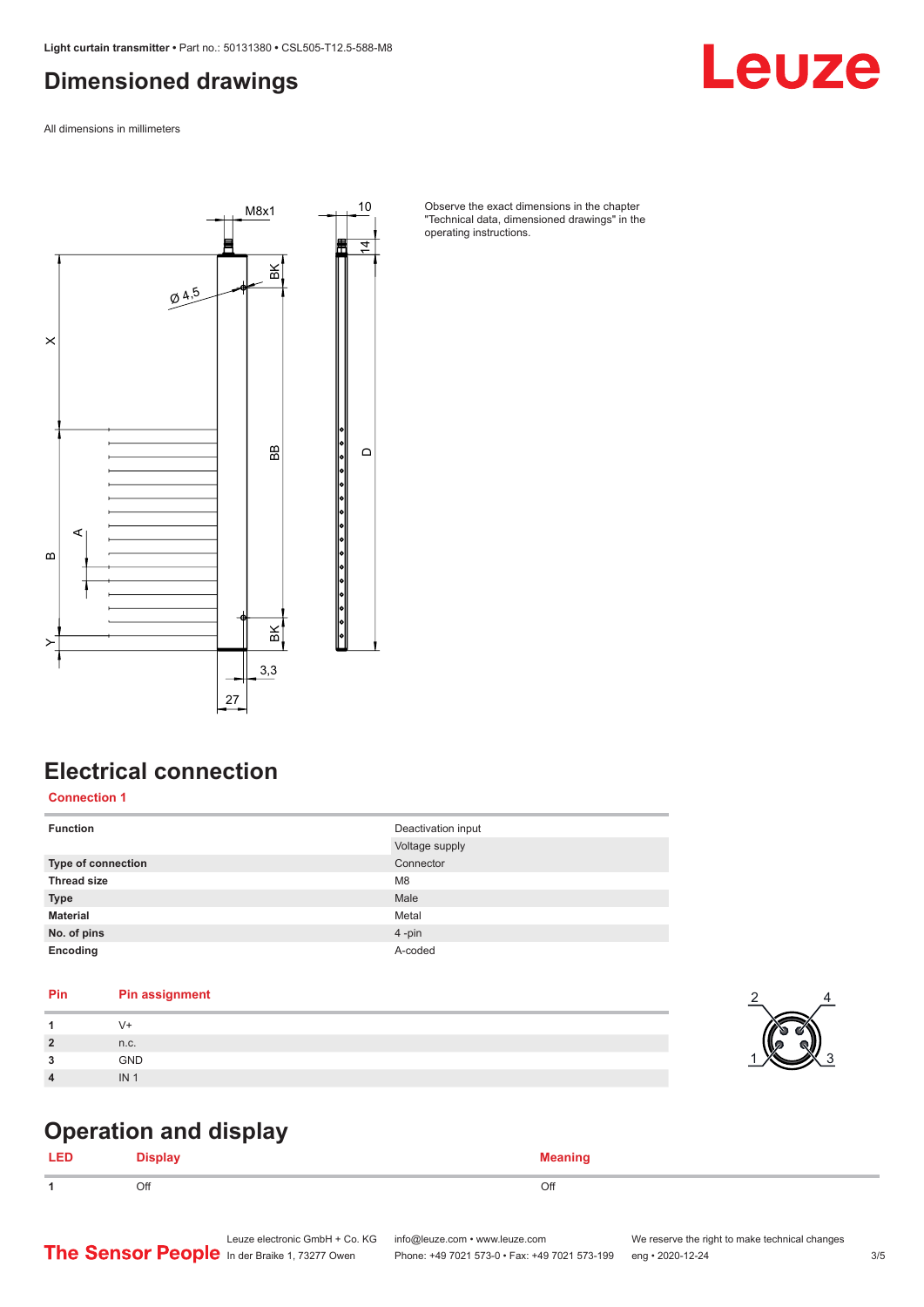## <span id="page-3-0"></span>**Operation and display**

| LED | <b>Display</b>        | <b>Meaning</b>        |
|-----|-----------------------|-----------------------|
|     | Red, continuous light | Operational readiness |
|     | Red, flashing         | Error                 |

#### **Suitable receivers**

| Part no. | <b>Designation</b>                  | <b>Article</b>         | <b>Description</b>                                                                                                                                                                                                                                                                                                                           |
|----------|-------------------------------------|------------------------|----------------------------------------------------------------------------------------------------------------------------------------------------------------------------------------------------------------------------------------------------------------------------------------------------------------------------------------------|
| 50131324 | CSL505-R12.5-588-<br>M <sub>8</sub> | Light curtain receiver | Application: Precise object detection<br>Special version: Parallel-beam scanning, Crossed-beam scanning, Diagonal-<br>beam scanning, Teach input, Warning output<br>Operating range: 0.3  5 m<br>Digital switching outputs: 2 Piece(s)<br>Switching output: Transistor, Push-pull, Light/dark reversible<br>Connection: Connector, M8, 4-pin |

#### **Part number code**

Part designation: **CSL505-XYYY-ZZZZ-AA-BBB**

| x           | <b>Operating principle</b><br>T: transmitter                                                    |
|-------------|-------------------------------------------------------------------------------------------------|
|             | R: receiver                                                                                     |
| <b>YYY</b>  | <b>Beam spacing</b><br>05:5 mm<br>12.5: 12.5 mm<br>25:25 mm<br>50:50 mm<br>100: 100 mm          |
| <b>ZZZZ</b> | <b>Measurement field length</b><br>Measurement field length [mm], dependent on beam spacing     |
| AA          | <b>Electrical connection</b><br>M8: M8 connector, 4-pin (plug)                                  |
|             |                                                                                                 |
| <b>Note</b> |                                                                                                 |
| $\bullet$   | $\&$ A list with all available device types can be found on the Leuze website at www.leuze.com. |

#### **Accessories**

# Connection technology - Connection cables

|   | Part no. | <b>Designation</b> | <b>Article</b>   | <b>Description</b>                                                                                                                                |
|---|----------|--------------------|------------------|---------------------------------------------------------------------------------------------------------------------------------------------------|
| ₩ | 50130850 | KD U-M8-4A-V1-050  | Connection cable | Connection 1: Connector, M8, Axial, Female, 4-pin<br>Connection 2: Open end<br>Shielded: No<br>Cable length: 5,000 mm<br>Sheathing material: PVC  |
|   | 50130871 | KD U-M8-4W-V1-050  | Connection cable | Connection 1: Connector, M8, Angled, Female, 4-pin<br>Connection 2: Open end<br>Shielded: No<br>Cable length: 5,000 mm<br>Sheathing material: PVC |

Leuze